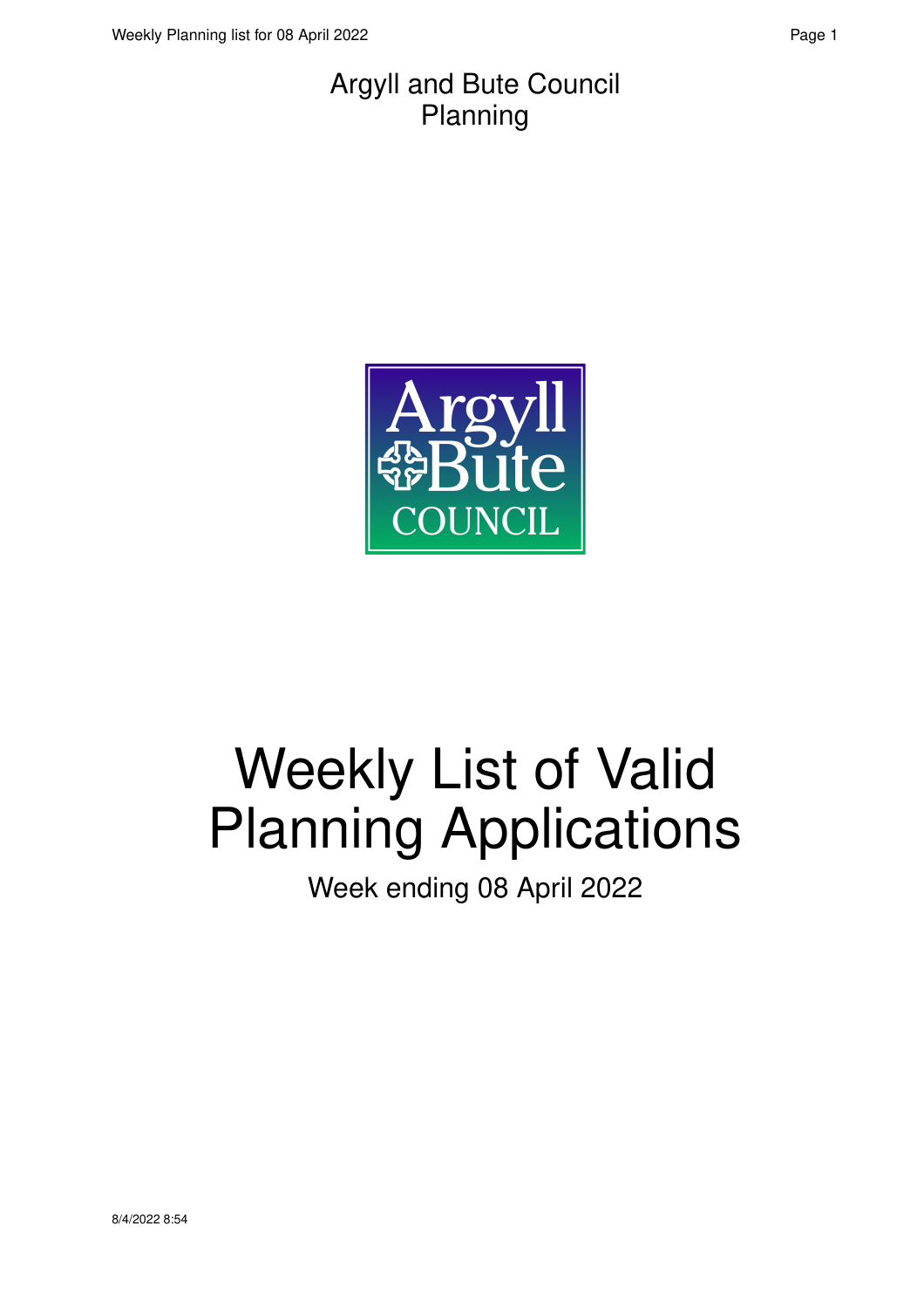### **Bute and Cowal**

| Reference:                | 22/00191/PP                                                                       | Officer:<br>Telephone: | Allocated To Area Office<br>01546 605518                         |  |  |
|---------------------------|-----------------------------------------------------------------------------------|------------------------|------------------------------------------------------------------|--|--|
| <b>Ward Details:</b>      | 07 - Dunoon                                                                       |                        |                                                                  |  |  |
| <b>Community Council:</b> | South Cowal Community Council<br>Erection of garden room to be used as art studio |                        |                                                                  |  |  |
| Proposal:                 |                                                                                   |                        |                                                                  |  |  |
| Location:                 |                                                                                   |                        | 1 Craigard, North Campbell Road, Innellan, Dunoon, Argyll        |  |  |
|                           | And Bute, PA23 7SB                                                                |                        |                                                                  |  |  |
| <b>Applicant:</b>         | Ms Ute Amann                                                                      |                        |                                                                  |  |  |
|                           |                                                                                   |                        |                                                                  |  |  |
|                           | 1 Craigard, North Campbell Road, Innellan, Dunoon, Argyll<br>And Bute, PA23 7SB   |                        |                                                                  |  |  |
|                           |                                                                                   |                        |                                                                  |  |  |
| Agent:                    | Fynewood Ltd                                                                      |                        |                                                                  |  |  |
|                           |                                                                                   |                        | 9 Hamilton Street, Dunoon, Argyll And Bute, PA23 7RG             |  |  |
| <b>Development Type:</b>  | N01 - Householder developments                                                    |                        |                                                                  |  |  |
| <b>Grid Ref:</b>          | 215491 - 671159                                                                   |                        |                                                                  |  |  |
|                           |                                                                                   |                        |                                                                  |  |  |
|                           |                                                                                   |                        |                                                                  |  |  |
| <b>Reference:</b>         | 22/00329/PP                                                                       | Officer:               | Steven Gove                                                      |  |  |
|                           |                                                                                   | Telephone:             | 01546 605518                                                     |  |  |
| <b>Ward Details:</b>      | 06 - Cowal                                                                        |                        |                                                                  |  |  |
| <b>Community Council:</b> | <b>Strachur Community Council</b>                                                 |                        |                                                                  |  |  |
| Proposal:                 |                                                                                   |                        | Erection of dwellinghouse with the provision of access drive     |  |  |
|                           | and installation of sewage treatment plant                                        |                        |                                                                  |  |  |
| Location:                 |                                                                                   |                        | Land To The Rear Of Cnoc Cottage, Leachd, Strathlachlan,         |  |  |
|                           | Cairndow, Argyll And Bute                                                         |                        |                                                                  |  |  |
| <b>Applicant:</b>         | Mr Ross Speirs                                                                    |                        |                                                                  |  |  |
|                           |                                                                                   |                        | Cnoc Cottage, Leachd, Strathlachlan, Cairndow, Argyll And        |  |  |
|                           | Bute, PA27 8DA                                                                    |                        |                                                                  |  |  |
|                           | <b>Jack Thomson</b>                                                               |                        |                                                                  |  |  |
| Agent:                    |                                                                                   |                        |                                                                  |  |  |
|                           |                                                                                   |                        | Park Cottage, Balmoral Road, Rattery, Blairgowrie, Perthshire,   |  |  |
|                           | <b>PH107HY</b>                                                                    |                        |                                                                  |  |  |
| <b>Development Type:</b>  | N03B - Housing - Local                                                            |                        |                                                                  |  |  |
| <b>Grid Ref:</b>          | 204785 - 698654                                                                   |                        |                                                                  |  |  |
|                           |                                                                                   |                        |                                                                  |  |  |
| Reference:                | 22/00373/PP                                                                       | Officer:               | Norman Shewan                                                    |  |  |
|                           |                                                                                   | Telephone:             | 01546 605518                                                     |  |  |
| <b>Ward Details:</b>      | 07 - Dunoon                                                                       |                        |                                                                  |  |  |
| <b>Community Council:</b> | South Cowal Community Council                                                     |                        |                                                                  |  |  |
| Proposal:                 |                                                                                   |                        | Erection of a one and a half storey building for private grounds |  |  |
|                           |                                                                                   |                        | maintenance machinery and storage of building materials all for  |  |  |
|                           | private estate use and installation of septic tank                                |                        |                                                                  |  |  |
|                           |                                                                                   |                        |                                                                  |  |  |
| Location:                 | Mr M Watson                                                                       |                        | Invervaigan, Toward, Dunoon, Argyll And Bute, PA23 7UN           |  |  |
| Applicant:                |                                                                                   |                        |                                                                  |  |  |
|                           |                                                                                   |                        | Burnfoot Cottage, Glenstriven Estate, Toward, Argyll And Bute,   |  |  |
|                           | <b>PA23 7UN</b>                                                                   |                        |                                                                  |  |  |
| Agent:                    | N/A                                                                               |                        |                                                                  |  |  |
|                           |                                                                                   |                        |                                                                  |  |  |
| <b>Development Type:</b>  | N10B - Other developments - Local                                                 |                        |                                                                  |  |  |
| <b>Grid Ref:</b>          | 207916 - 678505                                                                   |                        |                                                                  |  |  |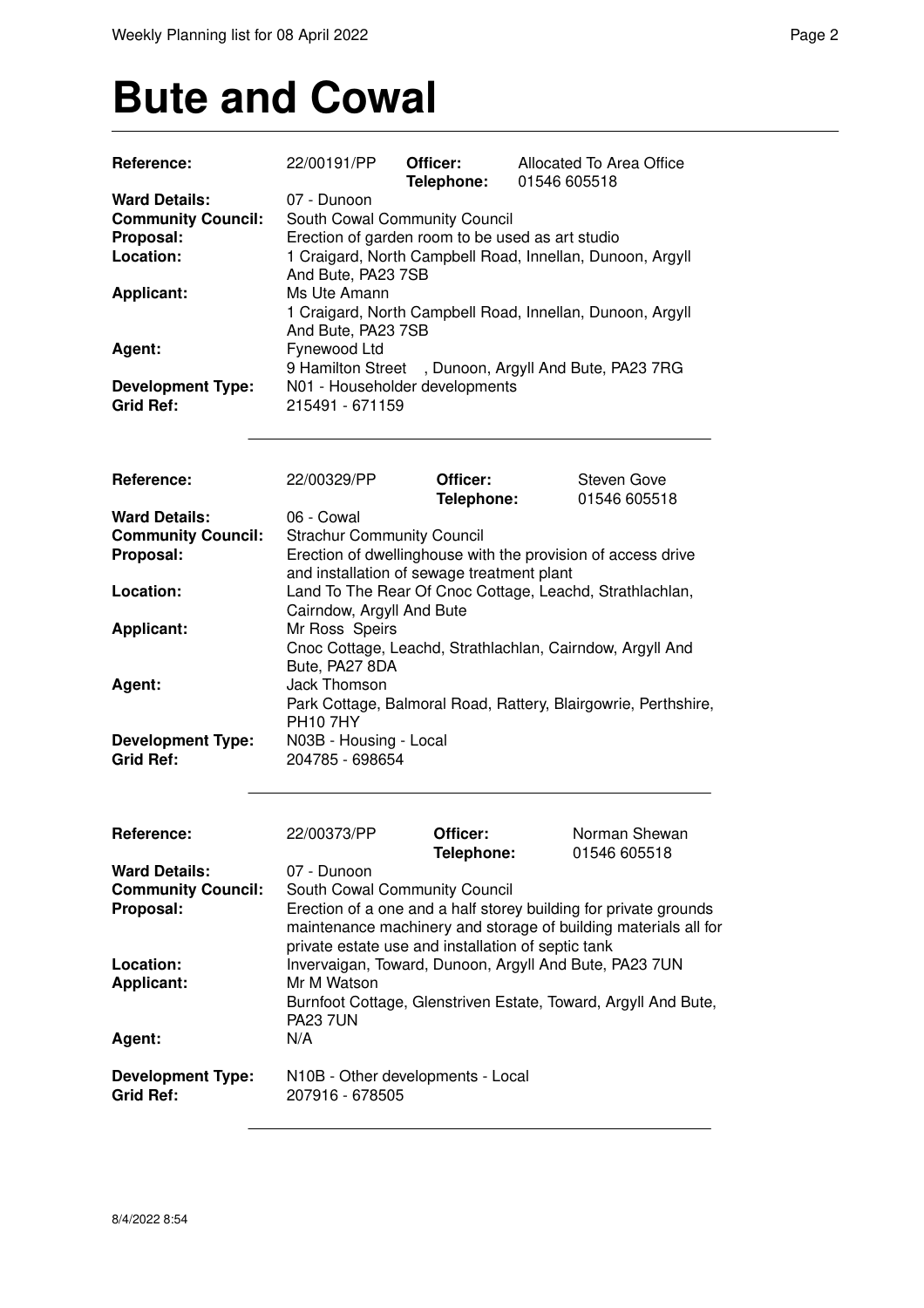Weekly Planning list for 08 April 2022 **Page 3** Page 3

| Reference:                                   | 22/00376/PP                                                | Officer:<br>Telephone: | Steven Gove<br>01546 605518       |
|----------------------------------------------|------------------------------------------------------------|------------------------|-----------------------------------|
| <b>Ward Details:</b>                         | 06 - Cowal                                                 |                        |                                   |
| <b>Community Council:</b>                    | Kilfinan Community Council                                 |                        |                                   |
| Proposal:                                    | Erection of dwellinghouse                                  |                        |                                   |
| Location:                                    | Land South West Of Sulpher Springs, Kames, Argyll And Bute |                        |                                   |
| <b>Applicant:</b>                            | Ms Anne Hamilton                                           |                        |                                   |
|                                              | 6 Fern Cottages, Glasgow, G13 1NH                          |                        |                                   |
| Agent:                                       | <b>LH Architecture</b>                                     |                        |                                   |
|                                              | <b>Business Centre Unit A</b>                              |                        | , Darluith Road, Linwood, PA3 3TP |
| <b>Development Type:</b><br><b>Grid Ref:</b> | N03B - Housing - Local<br>197251 - 671313                  |                        |                                   |

| Reference:                                   | 22/00390/PP                                               | Officer:<br>Telephone: | Allocated To Area Office<br>01546 605518                       |
|----------------------------------------------|-----------------------------------------------------------|------------------------|----------------------------------------------------------------|
| <b>Ward Details:</b>                         | 06 - Cowal                                                |                        |                                                                |
| <b>Community Council:</b>                    | <b>Sandbank Community Council</b>                         |                        |                                                                |
| Proposal:                                    | approval 09/01202/AMSC)                                   |                        | Erection of dwellinghouse (amended design relative to planning |
| Location:                                    | And Bute, PA23 8QG                                        |                        | Garden Ground Of Marianella, Hunters Quay, Dunoon, Argyll      |
| <b>Applicant:</b>                            | Mr Alan MacKellar                                         |                        | Marianella, Hunters Quay, Dunoon, Argyll And Bute, PA23 8QG    |
| Agent:                                       | Greenfields Design Ltd<br>2B Bank Street, Alloa, FK10 1HP |                        |                                                                |
| <b>Development Type:</b><br><b>Grid Ref:</b> | N03B - Housing - Local<br>217467 - 680150                 |                        |                                                                |

| Reference:                                   | 22/00394/PP                                                                                   | Officer:<br>Telephone: | <b>Steven Gove</b><br>01546 605518 |
|----------------------------------------------|-----------------------------------------------------------------------------------------------|------------------------|------------------------------------|
| <b>Ward Details:</b>                         | 06 - Cowal                                                                                    |                        |                                    |
| <b>Community Council:</b>                    | Colintraive And Glendaruel CC                                                                 |                        |                                    |
| Proposal:                                    | Erection of welfare utility building including kitchen and toi-<br>let/shower (retrospective) |                        |                                    |
| Location:                                    | Dunans Castle, Glendaruel, Colintraive, Argyll And Bute, PA22<br>3AD                          |                        |                                    |
| <b>Applicant:</b>                            | Mr Charles Dixon-Spain<br>Dunans House, Glendaruel, Colintraive, Argyll And Bute, PA22<br>3AD |                        |                                    |
| Agent:                                       | Bell Ingram<br>Durn, Isla Road, Perth, Perthshire, PH2 7HF                                    |                        |                                    |
| <b>Development Type:</b><br><b>Grid Ref:</b> | N10B - Other developments - Local<br>204081 - 691118                                          |                        |                                    |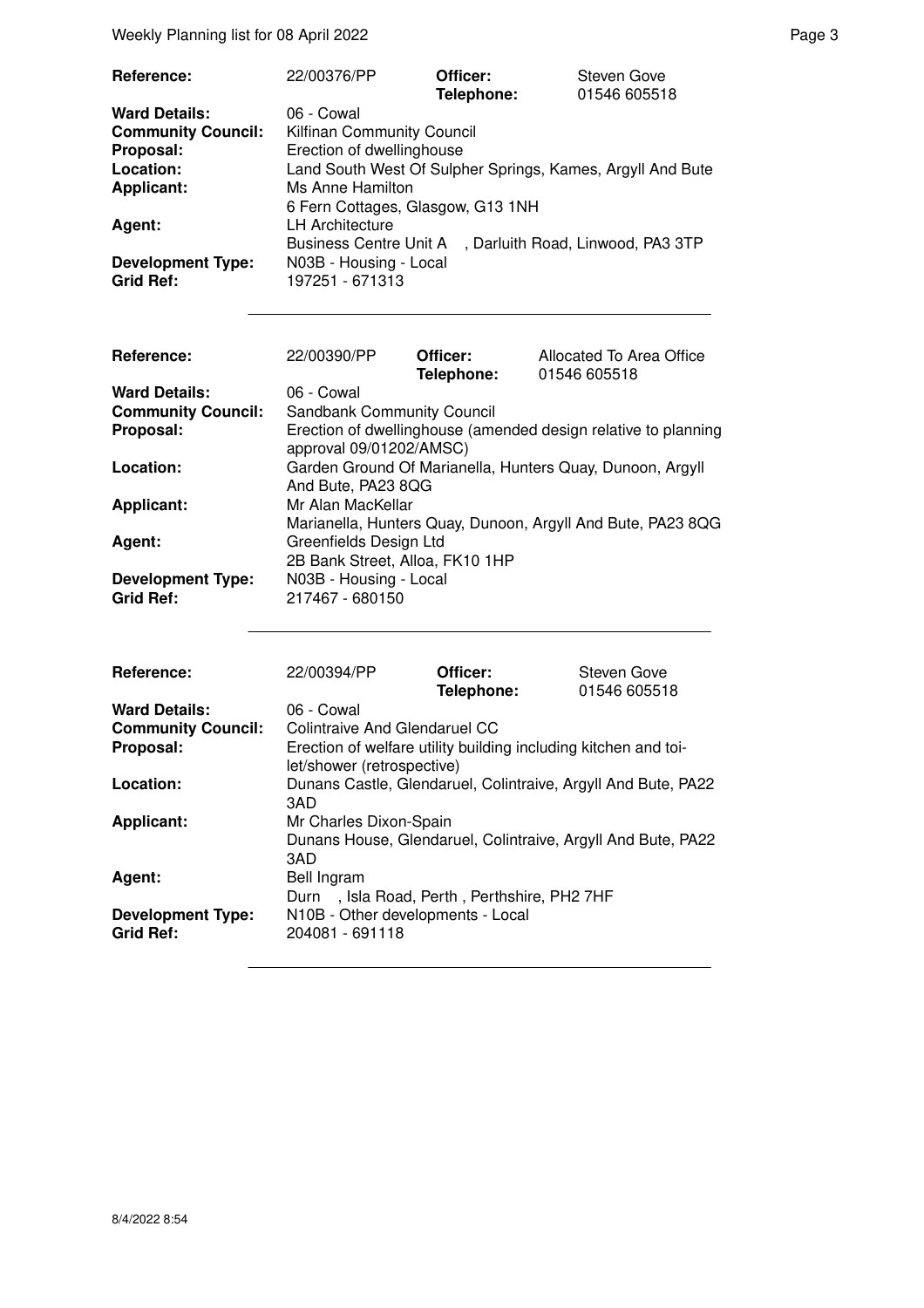| Reference:                                   | 22/00406/PP                                       | Officer:<br>Telephone: | Allocated To Area Office<br>01546 605518                    |  |
|----------------------------------------------|---------------------------------------------------|------------------------|-------------------------------------------------------------|--|
| <b>Ward Details:</b>                         | 06 - Cowal                                        |                        |                                                             |  |
| <b>Community Council:</b>                    | <b>Cairndow Community Council</b>                 |                        |                                                             |  |
| Proposal:                                    | Erection of extension to dwellinghouse            |                        |                                                             |  |
| Location:                                    |                                                   |                        | Upper Croitachonie, Cairndow, Argyll And Bute, PA26 8BH     |  |
| <b>Applicant:</b>                            | Mr Iain Tully                                     |                        |                                                             |  |
|                                              | 8BH                                               |                        | Upper Croitachonie Cottage, Cairndow, Argyll And Bute, PA26 |  |
| Agent:                                       | <b>ZM Architecture</b>                            |                        |                                                             |  |
|                                              | 62 Albion Street, Glasgow, G1 1NY                 |                        |                                                             |  |
| <b>Development Type:</b><br><b>Grid Ref:</b> | N01 - Householder developments<br>217584 - 709532 |                        |                                                             |  |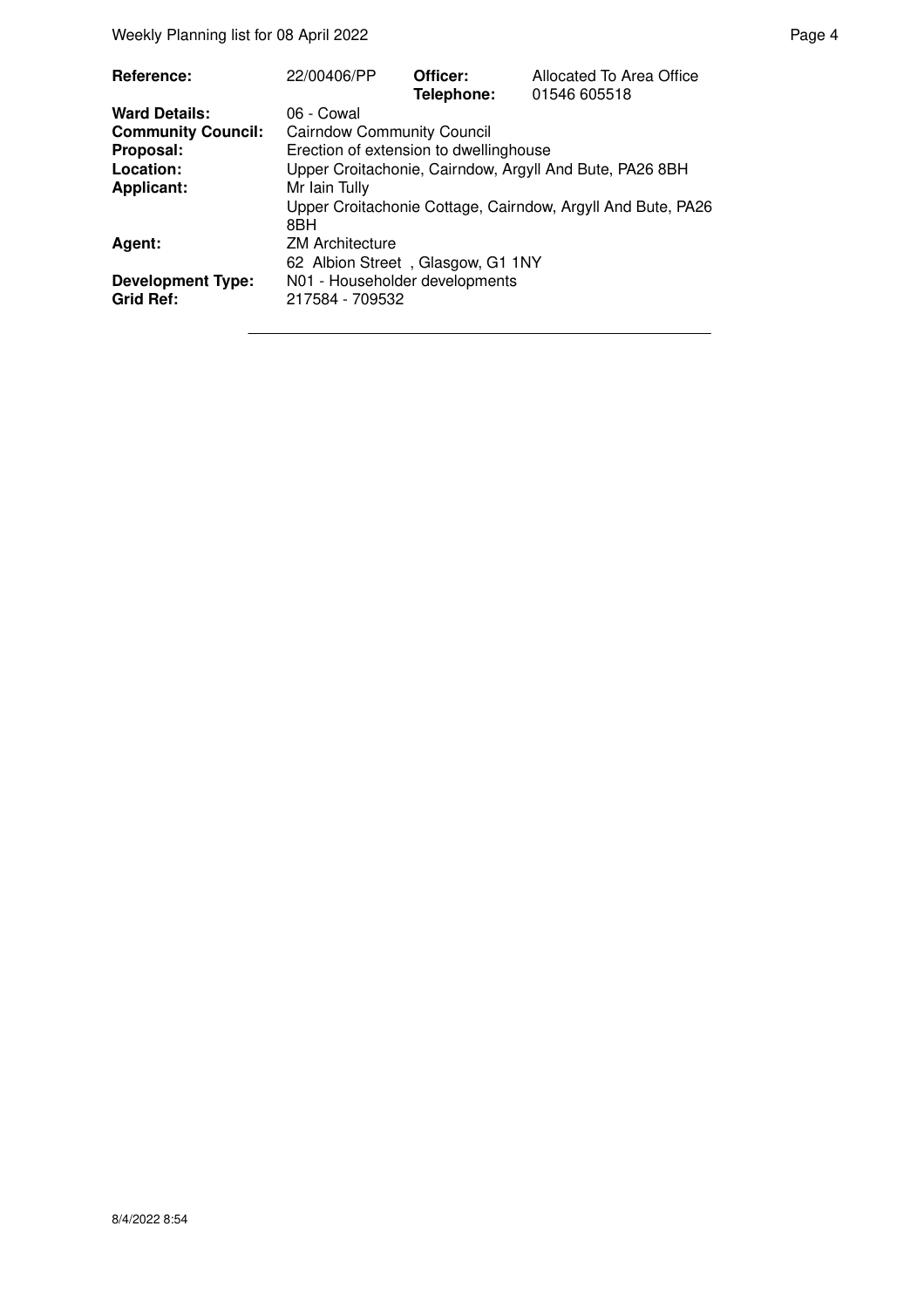#### **Helensburgh and Lomond**

| <b>Reference:</b>                                                           | 21/02716/PP                                                                                                                                                                                                                                                                                             | Officer:<br>Telephone: | Karen Malloy<br>01546 605518                                                                                     |  |  |
|-----------------------------------------------------------------------------|---------------------------------------------------------------------------------------------------------------------------------------------------------------------------------------------------------------------------------------------------------------------------------------------------------|------------------------|------------------------------------------------------------------------------------------------------------------|--|--|
| <b>Ward Details:</b><br><b>Community Council:</b><br>Proposal:<br>Location: | 11 - Helensburgh And Lomond South<br><b>Helensburgh Community Council</b><br>Installation of 2 rooflights and erection of extension to detached<br>garage to form workshop<br>6 Station Road, Helensburgh, Argyll And Bute, G84 7BQ                                                                     |                        |                                                                                                                  |  |  |
| Applicant:                                                                  | Mr And Mrs J Edward                                                                                                                                                                                                                                                                                     |                        | 6 Station Road, Helensburgh, Argyll And Bute, G84 7BQ                                                            |  |  |
| Agent:                                                                      | <b>HMA Architects</b>                                                                                                                                                                                                                                                                                   |                        | 19 Charlotte Street, Helensburgh, Argyll And Bute, G84 7EZ                                                       |  |  |
| <b>Development Type:</b><br><b>Grid Ref:</b>                                | N01 - Householder developments<br>230813 - 681529                                                                                                                                                                                                                                                       |                        |                                                                                                                  |  |  |
| Reference:                                                                  | 22/00245/PP                                                                                                                                                                                                                                                                                             | Officer:<br>Telephone: | Allocated To Area Office<br>01546 605518                                                                         |  |  |
| <b>Ward Details:</b><br><b>Community Council:</b>                           | 09 - Lomond North<br>Rhu And Shandon Community Council                                                                                                                                                                                                                                                  |                        |                                                                                                                  |  |  |
| Proposal:                                                                   |                                                                                                                                                                                                                                                                                                         |                        | Erection of dwellinghouse and attached garage with associated                                                    |  |  |
| Location:                                                                   | driveway, boundary fencing and retaining wall                                                                                                                                                                                                                                                           |                        | 14 Kings Point, Shandon, Helensburgh, Argyll And Bute, G84                                                       |  |  |
|                                                                             | 8BT                                                                                                                                                                                                                                                                                                     |                        |                                                                                                                  |  |  |
| <b>Applicant:</b>                                                           | Mr Lorne Thomson                                                                                                                                                                                                                                                                                        |                        |                                                                                                                  |  |  |
| Agent:                                                                      | G. D. Lodge Architects LLP                                                                                                                                                                                                                                                                              |                        | 31 Suffolk Street, Helensburgh, Argyll And Bute, G84 9QZ                                                         |  |  |
|                                                                             |                                                                                                                                                                                                                                                                                                         |                        | Crown House, 152 West Regent Street, Glasgow, G2 2RQ                                                             |  |  |
| <b>Development Type:</b><br><b>Grid Ref:</b>                                | N03B - Housing - Local<br>226121 - 685555                                                                                                                                                                                                                                                               |                        |                                                                                                                  |  |  |
| <b>Reference:</b>                                                           | 22/00541/NMA                                                                                                                                                                                                                                                                                            | Officer:<br>Telephone: | Emma Jane<br>01546 605518                                                                                        |  |  |
| <b>Ward Details:</b><br><b>Community Council:</b><br>Proposal:              | 10 - Helensburgh Central<br>Helensburgh Community Council<br>Non Material Amendment to Planning Permission 19/02409/PP<br>- (Erection of 2-storey side extension and garage) - South side<br>extension height increase, roof light removed, addition of rear<br>facing window and extension to bathroom |                        |                                                                                                                  |  |  |
| Location:<br><b>Applicant:</b><br>Agent:                                    | Mr Christopher Brindley<br>N/A                                                                                                                                                                                                                                                                          |                        | 35 Albert Drive, Helensburgh, Argyll And Bute, G84 7HF<br>35 Albert Drive, Helensburgh, Argyll And Bute, G84 7HF |  |  |
|                                                                             |                                                                                                                                                                                                                                                                                                         |                        |                                                                                                                  |  |  |
| <b>Development Type:</b><br><b>Grid Ref:</b>                                | NMA_4W - NMA - Householder (4 wk target)<br>230580 - 682707                                                                                                                                                                                                                                             |                        |                                                                                                                  |  |  |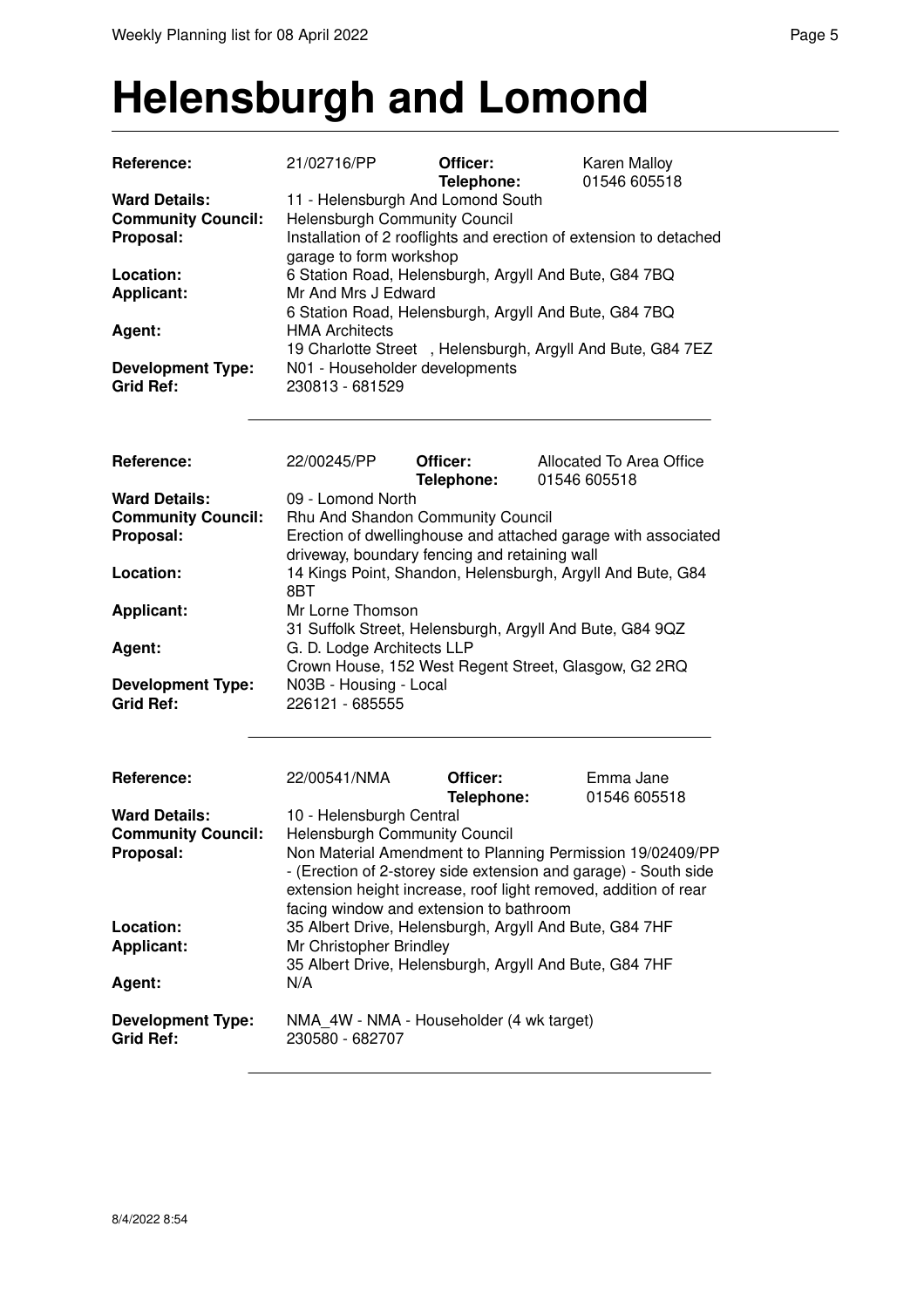Weekly Planning list for 08 April 2022 **Page 6** April 2022 **Page 6** April 2022 **Page 6** April 2022

| Reference:<br><b>Ward Details:</b><br><b>Community Council:</b><br>Proposal:<br>Location:<br><b>Applicant:</b><br>Agent: | 22/00547/TPO<br>10 - Helensburgh Central<br><b>Helensburgh Community Council</b><br>Proposed felling of Sequoia and Monkey Puzzle Trees<br>Mr John Hamilton<br>N/A                            | Officer:<br>Telephone: | <b>Karen Malloy</b><br>01546 605518<br>7A East Argyle Street, Helensburgh, Argyll And Bute, G84 7RS<br>7A East Argyle Street, Helensburgh, Argyll And Bute, G84 7RS |
|--------------------------------------------------------------------------------------------------------------------------|-----------------------------------------------------------------------------------------------------------------------------------------------------------------------------------------------|------------------------|---------------------------------------------------------------------------------------------------------------------------------------------------------------------|
| <b>Development Type:</b><br><b>Grid Ref:</b>                                                                             | N0 - not required for statutory returns<br>229823 - 682611                                                                                                                                    |                        |                                                                                                                                                                     |
| Reference:<br><b>Ward Details:</b><br><b>Community Council:</b><br>Proposal:<br>Location:<br><b>Applicant:</b><br>Agent: | 22/00699/TELNOT<br>11 - Helensburgh And Lomond South<br><b>Cardross Community Council</b><br><b>Bute</b><br><b>Galliford Try Telecoms</b><br>Crab Lane, Fearnhead, Warrington, WA2 0XR<br>N/A | Officer:<br>Telephone: | Allocated To Area Office<br>01546 605518<br>Proposed upgrade works at existing telecommunications mast<br>Ardoch Farm Telecommunications Mast, Ardoch, Argyll And   |
| <b>Development Type:</b><br><b>Grid Ref:</b>                                                                             | NO - not required for statutory returns<br>236160 - 677027                                                                                                                                    |                        |                                                                                                                                                                     |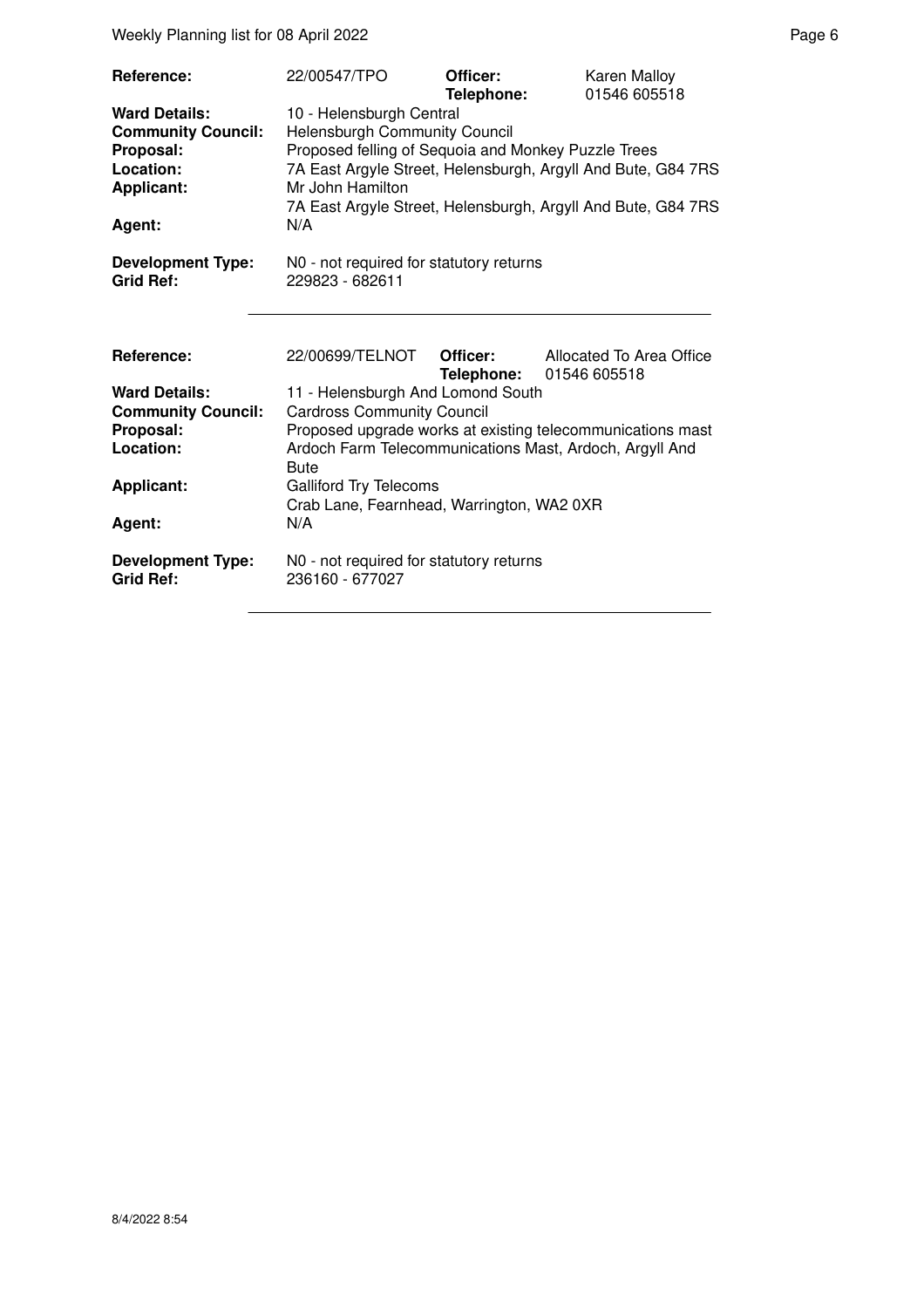#### **Oban, Lorn and the Isles**

| Reference:<br><b>Ward Details:</b>                | 21/02444/PP                                                                                                                                                                                                                                                                                            | Officer:<br>Telephone: | Allocated To Area Office<br>01546 605518                      |  |  |
|---------------------------------------------------|--------------------------------------------------------------------------------------------------------------------------------------------------------------------------------------------------------------------------------------------------------------------------------------------------------|------------------------|---------------------------------------------------------------|--|--|
| <b>Community Council:</b><br>Proposal:            | 04 - Oban South And The Isles<br>Mull Community Council<br>Erection of boat shed/storage shed and Installation of addi-<br>tional air source heat pump<br>Cladach, Bunessan, Isle Of Mull, Argyll And Bute, PA67 6DT<br>Mr James Pearson<br>Cladach, Bunessan, Isle Of Mull, Argyll And Bute, PA67 6DT |                        |                                                               |  |  |
| Location:<br>Applicant:                           |                                                                                                                                                                                                                                                                                                        |                        |                                                               |  |  |
| Agent:                                            | N/A                                                                                                                                                                                                                                                                                                    |                        |                                                               |  |  |
| <b>Development Type:</b><br><b>Grid Ref:</b>      | N10B - Other developments - Local<br>138986 - 718761                                                                                                                                                                                                                                                   |                        |                                                               |  |  |
| Reference:                                        | 22/00222/PP                                                                                                                                                                                                                                                                                            | Officer:<br>Telephone: | Allocated To Area Office<br>01546 605518                      |  |  |
| <b>Ward Details:</b>                              | 05 - Oban North And Lorn                                                                                                                                                                                                                                                                               |                        |                                                               |  |  |
| <b>Community Council:</b>                         | <b>Connel Community Council</b>                                                                                                                                                                                                                                                                        |                        |                                                               |  |  |
| Proposal:                                         | associated works                                                                                                                                                                                                                                                                                       |                        | Change of use of land for the siting of self catering pod and |  |  |
| Location:                                         | <b>PA37 1PT</b>                                                                                                                                                                                                                                                                                        |                        | Garden Ground Of Tidereach, Connel, Oban, Argyll And Bute,    |  |  |
| <b>Applicant:</b>                                 | Mr And Mrs K Platt<br>1PT                                                                                                                                                                                                                                                                              |                        | Tidereach, Old Shore Road, Connel, Argyll And Bute, PA37      |  |  |
| Agent:                                            | MACARC Architecture & Planning<br><b>Hiddle House</b><br>, North Shian, Appin, Argyll And Bute, PA38<br>4BA                                                                                                                                                                                            |                        |                                                               |  |  |
| <b>Development Type:</b><br><b>Grid Ref:</b>      | N10B - Other developments - Local<br>190332 - 734185                                                                                                                                                                                                                                                   |                        |                                                               |  |  |
| Reference:                                        | 22/00391/PP                                                                                                                                                                                                                                                                                            | Officer:               | Allocated To Area Office                                      |  |  |
|                                                   |                                                                                                                                                                                                                                                                                                        | Telephone:             | 01546 605518                                                  |  |  |
| <b>Ward Details:</b><br><b>Community Council:</b> | 05 - Oban North And Lorn                                                                                                                                                                                                                                                                               |                        |                                                               |  |  |
| Proposal:                                         | Glenorchy And Inishail Community Council<br>Erection of decking to rear of dwellinghouse                                                                                                                                                                                                               |                        |                                                               |  |  |
| Location:                                         |                                                                                                                                                                                                                                                                                                        |                        | 4 Scott Cottages, Bridge Of Orchy, Argyll And Bute, PA36 4AE  |  |  |
| <b>Applicant:</b>                                 | Mr P Craig                                                                                                                                                                                                                                                                                             |                        |                                                               |  |  |
|                                                   |                                                                                                                                                                                                                                                                                                        |                        | 4 Scott Cottages, Bridge Of Orchy, Argyll And Bute, PA36 4AE  |  |  |
| Agent:                                            | <b>WD Harley</b><br><b>Ancaster Business Centre</b>                                                                                                                                                                                                                                                    |                        | , Cross Street, Callander, FK17                               |  |  |
|                                                   | 8EA                                                                                                                                                                                                                                                                                                    |                        |                                                               |  |  |

**Development Type:** N01 - Householder developments<br>
Grid Ref: 229703 - 739653

**Grid Ref:** 229703 - 739653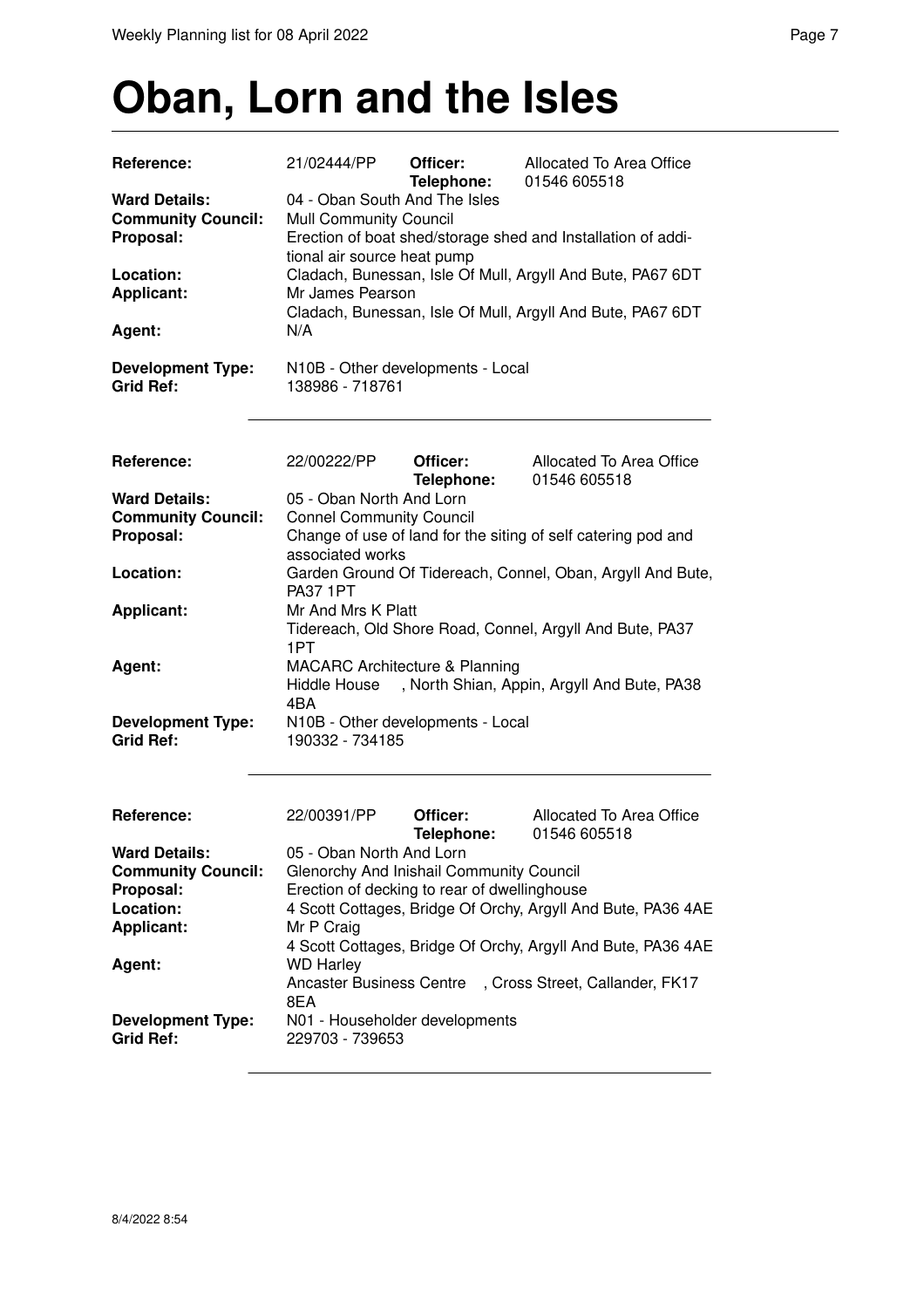| <b>Reference:</b>         | 22/00397/PP                                                                       | Officer:<br>Telephone: | Allocated To Area Office<br>01546 605518                    |  |
|---------------------------|-----------------------------------------------------------------------------------|------------------------|-------------------------------------------------------------|--|
| <b>Ward Details:</b>      | 05 - Oban North And Lorn                                                          |                        |                                                             |  |
| <b>Community Council:</b> | <b>Oban Community Council</b>                                                     |                        |                                                             |  |
| Proposal:                 | Change of use from flat to form self catering short term let (ret-<br>rospective) |                        |                                                             |  |
| Location:                 | Flat Attic/1, 60 George Street, Oban, Argyll And Bute, PA34<br>5SD                |                        |                                                             |  |
| <b>Applicant:</b>         | Ms Megan McCulloch                                                                |                        |                                                             |  |
|                           | 5SD                                                                               |                        | Flat Attic/1, 60 George Street, Oban, Argyll And Bute, PA34 |  |
| Agent:                    | Paul Mcculloch                                                                    |                        |                                                             |  |
|                           | 2 Alba Gu Brath, Auldgirth, Dumfries, DG2 0XJ                                     |                        |                                                             |  |
| <b>Development Type:</b>  | N10B - Other developments - Local                                                 |                        |                                                             |  |
| <b>Grid Ref:</b>          | 185916 - 730131                                                                   |                        |                                                             |  |

| Reference:                | 22/00398/PP                                                  | Officer:   | Allocated To Area Office                                       |
|---------------------------|--------------------------------------------------------------|------------|----------------------------------------------------------------|
|                           |                                                              | Telephone: | 01546 605518                                                   |
| <b>Ward Details:</b>      | 05 - Oban North And Lorn                                     |            |                                                                |
| <b>Community Council:</b> | Glenorchy And Inishail Community Council                     |            |                                                                |
| Proposal:                 | Alterations and extension to dwellinghouse                   |            |                                                                |
| Location:                 | Loch View, Portsonachan, Dalmally, Argyll And Bute, PA33 1BJ |            |                                                                |
| <b>Applicant:</b>         | Mrs Sandra Brodie                                            |            |                                                                |
|                           |                                                              |            | Loch View, Portsonachan, Dalmally, Argyll And Bute, PA33 1BJ   |
| Agent:                    | Beaton + McMurchy Architects Ltd.                            |            |                                                                |
|                           |                                                              |            | The Studio, Tigh Na Glaic, Taynuilt, Argyll And Bute, PA35 1JW |
| <b>Development Type:</b>  | N01 - Householder developments                               |            |                                                                |
| <b>Grid Ref:</b>          | 204299 - 720564                                              |            |                                                                |

| <b>Reference:</b>                            | 22/00399/PP                                                     | Officer:<br>Telephone: | Allocated To Area Office<br>01546 605518                     |  |  |
|----------------------------------------------|-----------------------------------------------------------------|------------------------|--------------------------------------------------------------|--|--|
| <b>Ward Details:</b>                         | 05 - Oban North And Lorn                                        |                        |                                                              |  |  |
| <b>Community Council:</b>                    | <b>Oban Community Council</b>                                   |                        |                                                              |  |  |
| Proposal:                                    |                                                                 |                        | Change of use of flat to form short term let (retrospective) |  |  |
| Location:                                    | 5SD                                                             |                        | Flat Attic/2, 60 George Street, Oban, Argyll And Bute, PA34  |  |  |
| <b>Applicant:</b>                            | Mrs Elizabeth Stephen                                           |                        | Broomhill, Ganavan Road, Oban, Argyll And Bute, PA34 5TU     |  |  |
| Agent:                                       | Paul Mcculloch<br>2 Alba Gu Brath, Auldgirth, Dumfries, DG2 0XJ |                        |                                                              |  |  |
| <b>Development Type:</b><br><b>Grid Ref:</b> | N10B - Other developments - Local<br>185917 - 730128            |                        |                                                              |  |  |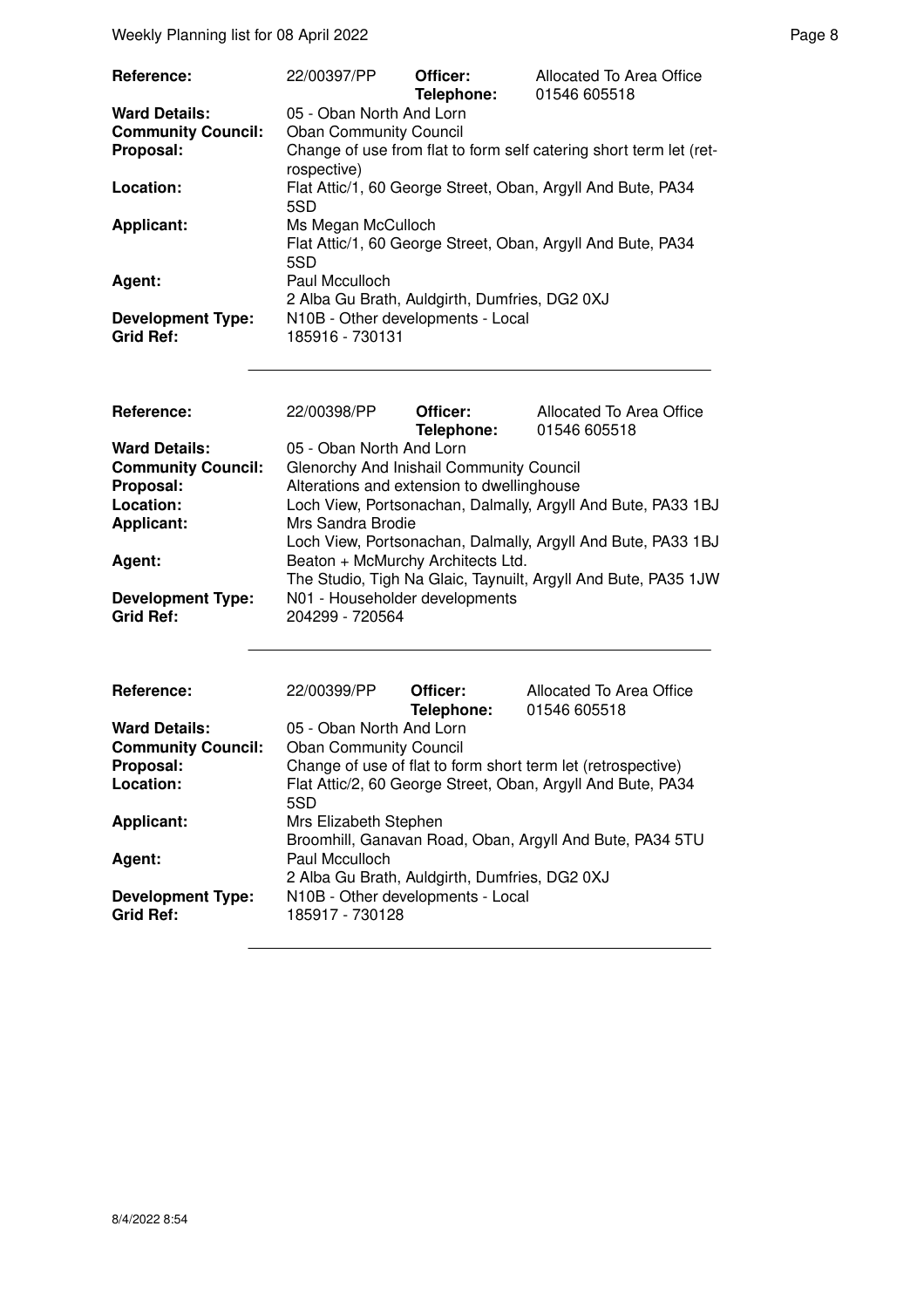| <b>Reference:</b>         | 22/00403/PP                                                                 | Officer:<br>Telephone: | Allocated To Area Office<br>01546 605518 |  |
|---------------------------|-----------------------------------------------------------------------------|------------------------|------------------------------------------|--|
| <b>Ward Details:</b>      | 04 - Oban South And The Isles                                               |                        |                                          |  |
| <b>Community Council:</b> | <b>Oban Community Council</b>                                               |                        |                                          |  |
| Proposal:                 | Removal of existing 1930's extension and replace with 2 storey<br>extension |                        |                                          |  |
| Location:                 | Tigh An Eas, Glenmore Road, Oban, Argyll And Bute, PA34<br>4PG              |                        |                                          |  |
| Applicant:                | Mr And Mrs P De Leeuw                                                       |                        |                                          |  |
|                           | 3 Ferryhill Place, Aberdeen, AB11 7SE                                       |                        |                                          |  |
| Agent:                    | Shauna Cameron Architect Ltd                                                |                        |                                          |  |
|                           | Selma Beag, Benderloch, Oban, Argyll And Bute, PA37 1QP                     |                        |                                          |  |
| <b>Development Type:</b>  | N01 - Householder developments                                              |                        |                                          |  |
| <b>Grid Ref:</b>          | 184824 - 729285                                                             |                        |                                          |  |

| Reference:<br><b>Ward Details:</b>           | 22/00419/PP<br>04 - Oban South And The Isles                  | Officer:<br>Telephone:        | Allocated To Area Office<br>01546 605518                                                                                    |
|----------------------------------------------|---------------------------------------------------------------|-------------------------------|-----------------------------------------------------------------------------------------------------------------------------|
| <b>Community Council:</b><br>Proposal:       | <b>Mull Community Council</b>                                 |                               | Replace 2 window panes on the ground floor (north elevation)<br>with 2 aluminium louvre's to provide additional ventilation |
| Location:                                    | Mull, Argyll And Bute, PA75 6PD                               |                               | Telephone Exchange, Breadalbane Street, Tobermory, Isle Of                                                                  |
| <b>Applicant:</b>                            | <b>British Telecom PLC</b><br>Mull, Argyll And Bute, PA75 6PD |                               | Telephone Exchange, Breadalbane Street, Tobermory, Isle Of                                                                  |
| Agent:                                       | 4 CAD Services<br>The Glass House<br>ster, DY14 0QH           |                               | , Hopton Bank, Hopton Wafers, Kiddermin-                                                                                    |
| <b>Development Type:</b><br><b>Grid Ref:</b> | N10B - Other developments - Local<br>150246 - 755212          |                               |                                                                                                                             |
| <b>Reference:</b>                            | 22/00674/TELNOT                                               | Officer:<br><b>Telephone:</b> | Allocated To Area Office<br>01546 605518                                                                                    |
| <b>Ward Details:</b>                         | 05 - Oban North And Lorn                                      |                               |                                                                                                                             |

| <b>Ward Details:</b>                         | 05 - Oban North And Lorn                                        |
|----------------------------------------------|-----------------------------------------------------------------|
| <b>Community Council:</b>                    | <b>Taynuilt Community Council</b>                               |
| Proposal:                                    | Installation of 9 metre light pole                              |
| Location:                                    | Land South East Of Dalnatraigh, Airds Bay, Taynuilt, Argyll And |
|                                              | <b>Bute</b>                                                     |
| <b>Applicant:</b>                            | Openreach                                                       |
|                                              | 81 Newgate Street, London, EC1A 7AJ                             |
| Agent:                                       | N/A                                                             |
| <b>Development Type:</b><br><b>Grid Ref:</b> | NO - not required for statutory returns<br>199527 - 732374      |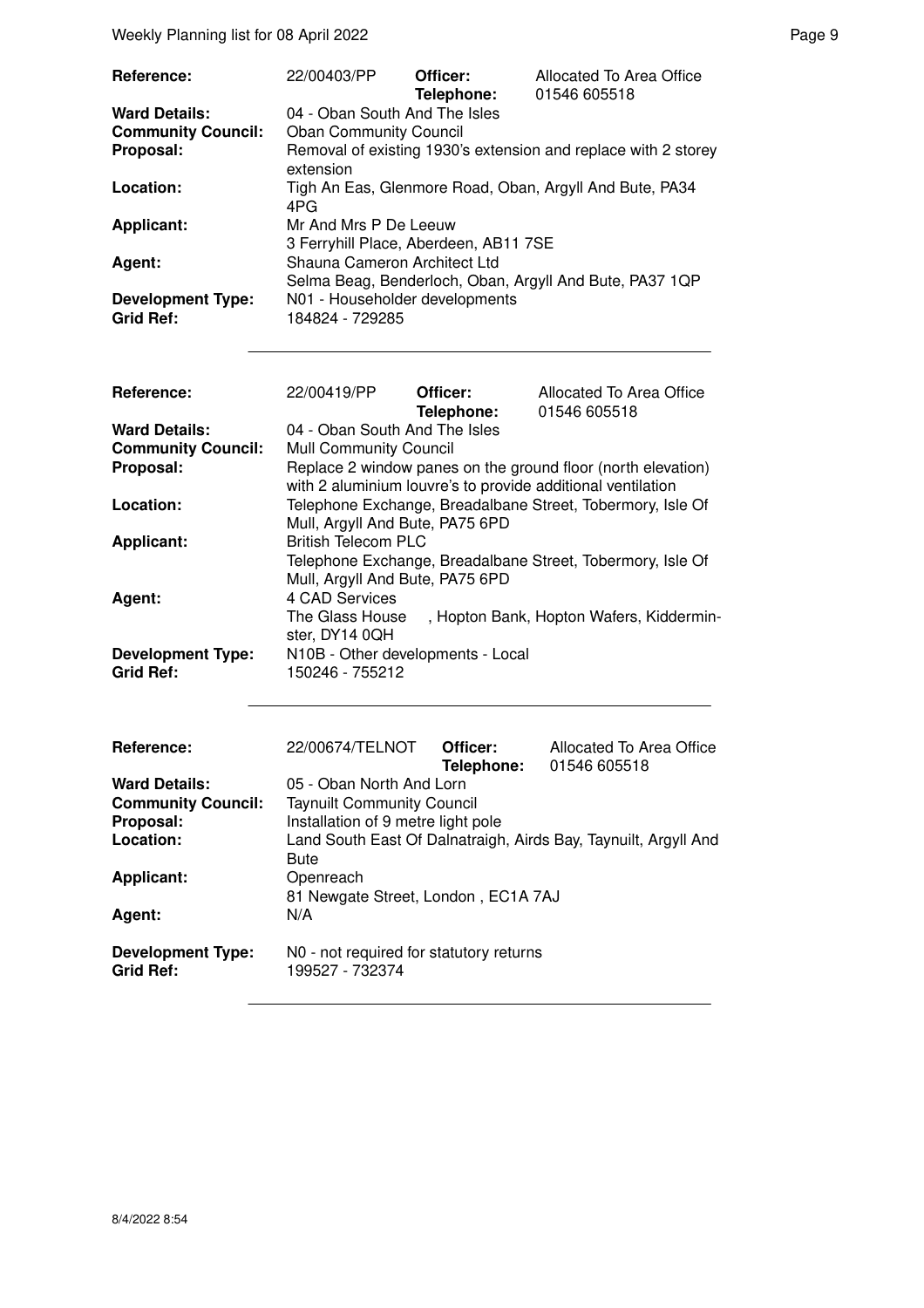| <b>Reference:</b>         | 22/00682/PNAGRI                                    | Officer: | Allocated To Area Office<br>Telephone: 01546 605518           |
|---------------------------|----------------------------------------------------|----------|---------------------------------------------------------------|
| <b>Ward Details:</b>      | 05 - Oban North And Lorn                           |          |                                                               |
| <b>Community Council:</b> | <b>Lismore Community Council</b>                   |          |                                                               |
| Proposal:                 |                                                    |          | Renovation of existing barn and erection of agricultural shed |
| Location:                 |                                                    |          | 1 Balligrundle, Oban, Isle Of Lismore, Argyll And Bute, PA34  |
|                           | 5UQ                                                |          |                                                               |
| <b>Applicant:</b>         | Dr Morag Ferguson                                  |          |                                                               |
|                           | 26 Edenside, Westerwood, Cumbernauld, G68 0ER      |          |                                                               |
| Agent:                    | <b>CP</b> Architects                               |          |                                                               |
|                           | 110 George Street, Oban, Argyll And Bute, PA34 5NT |          |                                                               |
| <b>Development Type:</b>  | G C18 - Agricultural works                         |          |                                                               |
| <b>Grid Ref:</b>          | 184401 - 740120                                    |          |                                                               |
|                           |                                                    |          |                                                               |
|                           |                                                    |          |                                                               |

| Reference:                                   | 22/00684/TPO                                               | Officer:<br>Telephone: | Allocated To Area Office<br>01546 605518                   |
|----------------------------------------------|------------------------------------------------------------|------------------------|------------------------------------------------------------|
| <b>Ward Details:</b>                         | 04 - Oban South And The Isles                              |                        |                                                            |
| <b>Community Council:</b>                    | <b>Mull Community Council</b>                              |                        |                                                            |
| Proposal:                                    |                                                            |                        | Proposed felling of Oak tree and pollarding of Beech tree  |
| Location:                                    | mory, Isle Of Mull, Argyll And Bute                        |                        | Land South East Of Thurston House, Memorial Road, Tober-   |
| <b>Applicant:</b>                            | Mr John Marsh                                              |                        |                                                            |
|                                              | <b>PA75 6QA</b>                                            |                        | Baliscate House, Tobermory, Isle Of Mull, Argyll And Bute, |
| Agent:                                       | N/A                                                        |                        |                                                            |
| <b>Development Type:</b><br><b>Grid Ref:</b> | N0 - not required for statutory returns<br>150668 - 755364 |                        |                                                            |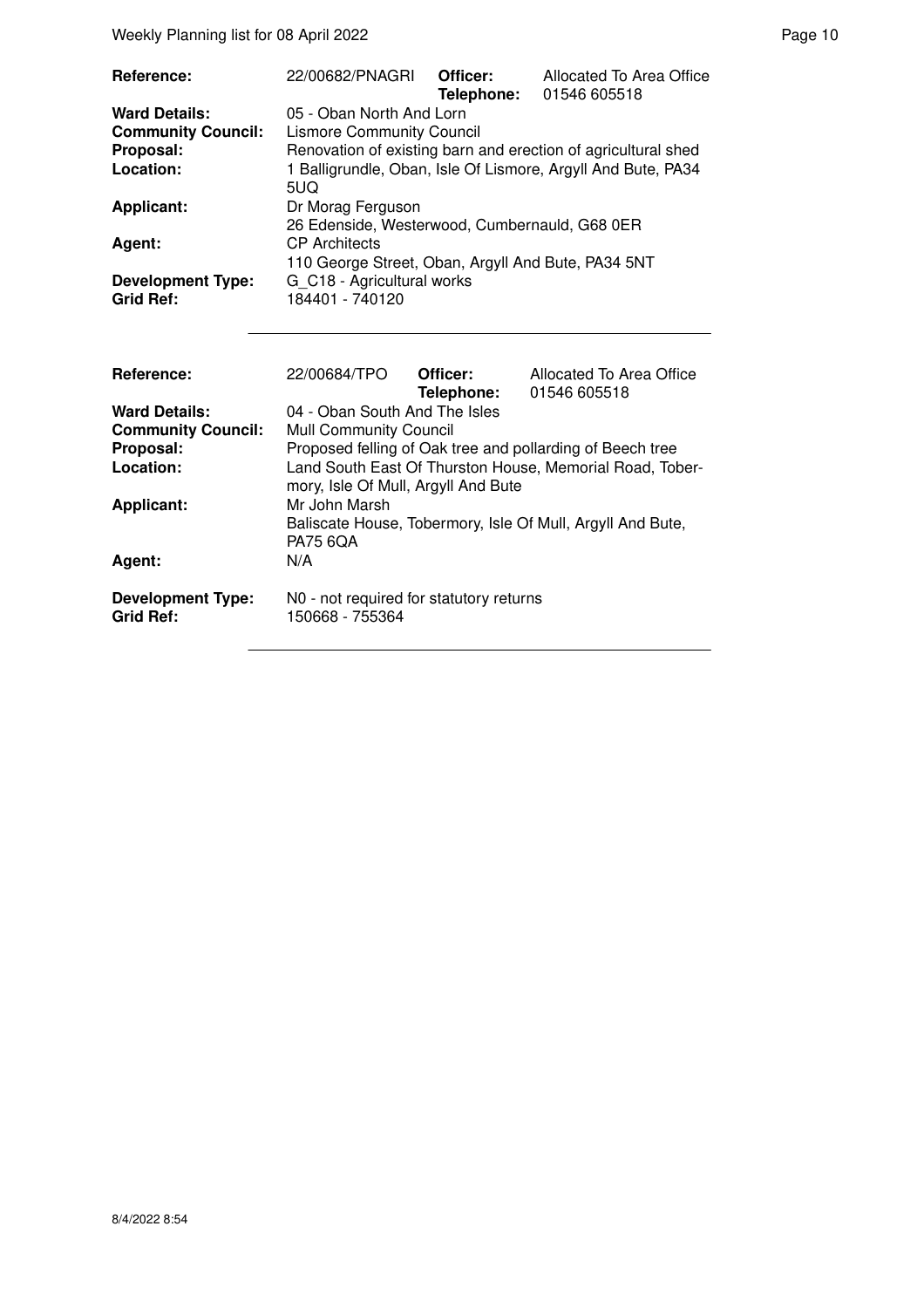## **Mid Argyll, Kintyre and Islay**

| Reference:                | 21/02522/LIB                                    | Officer:<br>Telephone: | Allocated To Area Office<br>01546 605518                        |
|---------------------------|-------------------------------------------------|------------------------|-----------------------------------------------------------------|
| <b>Ward Details:</b>      | 02 - Kintyre And The Islands                    |                        |                                                                 |
| <b>Community Council:</b> | <b>Islay Community Council</b>                  |                        |                                                                 |
| Proposal:                 |                                                 |                        | Roof renovation works; including repairs to chimneys and        |
|                           |                                                 |                        | skews, repair and replace roof slates and construction of stone |
|                           | step                                            |                        |                                                                 |
| Location:                 |                                                 |                        | Westend Cottage, Main Street, Port Charlotte, Isle Of Islay,    |
|                           | Argyll And Bute, PA48 7TL                       |                        |                                                                 |
| <b>Applicant:</b>         | Dr Eleanor Russell                              |                        |                                                                 |
|                           |                                                 |                        | Westend Cottage, Main Street, Port Charlotte, Isle Of Islay,    |
|                           | Argyll And Bute, PA48 7TL                       |                        |                                                                 |
| Agent:                    | N/A                                             |                        |                                                                 |
|                           |                                                 |                        |                                                                 |
| <b>Development Type:</b>  | $N14$ - Listed bldg + con area consents         |                        |                                                                 |
| <b>Grid Ref:</b>          | 125140 - 658042                                 |                        |                                                                 |
|                           |                                                 |                        |                                                                 |
|                           |                                                 |                        |                                                                 |
| Reference:                | 21/02523/PP                                     | Officer:               | Allocated To Area Office                                        |
|                           |                                                 | Telephone:             | 01546 605518                                                    |
| <b>Ward Details:</b>      | 02 - Kintyre And The Islands                    |                        |                                                                 |
| <b>Community Council:</b> | <b>Islay Community Council</b>                  |                        |                                                                 |
| Proposal:                 |                                                 |                        | Roof renovation works; including repairs to chimneys and        |
|                           |                                                 |                        | skews, repair and replace roof slates and construction of stone |
|                           | step                                            |                        |                                                                 |
| Location:                 |                                                 |                        | Westend Cottage, Main Street, Port Charlotte, Isle Of Islay,    |
|                           |                                                 |                        |                                                                 |
|                           |                                                 |                        |                                                                 |
| <b>Applicant:</b>         | Argyll And Bute, PA48 7TL<br>Dr Eleanor Russell |                        |                                                                 |
|                           |                                                 |                        |                                                                 |
|                           |                                                 |                        | Westend Cottage, Main Street, Port Charlotte, Isle Of Islay,    |
|                           | Argyll And Bute, PA48 7TL<br>N/A                |                        |                                                                 |
| Agent:                    |                                                 |                        |                                                                 |
| <b>Development Type:</b>  | N01 - Householder developments                  |                        |                                                                 |
| <b>Grid Ref:</b>          | 125140 - 658042                                 |                        |                                                                 |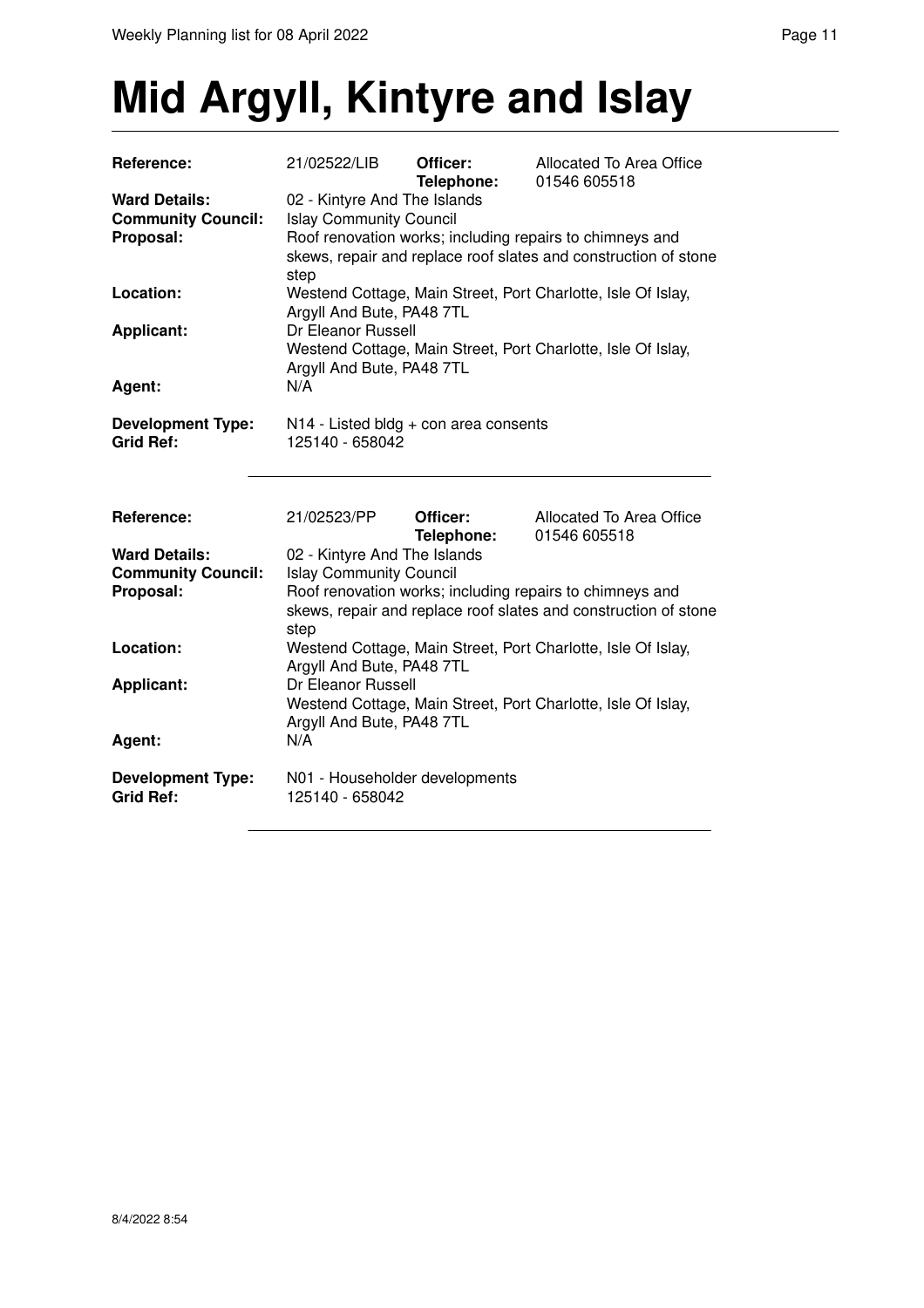| Reference:                                                     | 22/00290/PP                                                                                             | Officer:<br>Telephone: | Allocated To Area Office<br>01546 605518                                                                                                                                                                                                                                                                                            |
|----------------------------------------------------------------|---------------------------------------------------------------------------------------------------------|------------------------|-------------------------------------------------------------------------------------------------------------------------------------------------------------------------------------------------------------------------------------------------------------------------------------------------------------------------------------|
| <b>Ward Details:</b><br><b>Community Council:</b><br>Proposal: | 02 - Kintyre And The Islands<br>South Knapdale Community Council<br>area                                |                        | Change of use of dwellinghouse (Class 9) to form exclusive<br>use hotel (Class 7) including associated internal alterations to<br>form bedroom suites and spa complex. External alterations to<br>openings, erection of replacement conservatory including new<br>raised terrace, erection of steps and wall and formation of patio |
| Location:<br><b>Applicant:</b>                                 | Mr Matthew Jarrett<br>37 Big Green, Warrington, PE8 6TU                                                 |                        | Kilberry Castle, Kilberry, Tarbert, Argyll And Bute, PA29 6YD                                                                                                                                                                                                                                                                       |
| Agent:<br><b>Development Type:</b><br><b>Grid Ref:</b>         | GLM<br>20 Torphichen Street, Edinburgh, EH3 8JB<br>N10B - Other developments - Local<br>170801 - 664132 |                        |                                                                                                                                                                                                                                                                                                                                     |

| <b>Reference:</b>         | 22/00368/PP                                          | Officer:<br>Telephone: | Kim MacKay<br>01546 605518                                  |
|---------------------------|------------------------------------------------------|------------------------|-------------------------------------------------------------|
| <b>Ward Details:</b>      | 03 - Mid Argyll                                      |                        |                                                             |
| <b>Community Council:</b> | Lochgilphead Community Council                       |                        |                                                             |
| Proposal:                 |                                                      |                        | Change of use from offices, workshop, garages and window    |
|                           | factory to (class 1) retail facility (retrospective) |                        |                                                             |
| Location:                 |                                                      |                        | Site 1, Kilmory Industrial Estate, Lochgilphead, Argyll And |
|                           | Bute, PA31 8RR                                       |                        |                                                             |
| <b>Applicant:</b>         | <b>MacLeod Construction Ltd</b>                      |                        |                                                             |
|                           |                                                      |                        | M And K Offices, Kilmory Industrial Estate, Lochgilphead,   |
|                           | Argyll And Bute, PA31 8RR                            |                        |                                                             |
| Agent:                    | John Peace Associates                                |                        |                                                             |
|                           |                                                      |                        | 83 Argyll Street, Lochgilphead, Argyll And Bute, PA31 8NE   |
| <b>Development Type:</b>  | N10B - Other developments - Local                    |                        |                                                             |
| <b>Grid Ref:</b>          | 186475 - 686623                                      |                        |                                                             |
|                           |                                                      |                        |                                                             |

| Reference:                                   | 22/00371/PP                                   | Officer:   | Allocated To Area Office                                      |
|----------------------------------------------|-----------------------------------------------|------------|---------------------------------------------------------------|
|                                              |                                               | Telephone: | 01546 605518                                                  |
| <b>Ward Details:</b>                         | 03 - Mid Argyll                               |            |                                                               |
| <b>Community Council:</b>                    | <b>Inveraray Community Council</b>            |            |                                                               |
| Proposal:                                    | metre high lattice tower and associated works |            | Erection of telecommunications equipment compound with 30     |
| Location:                                    | Off The A83, Near Inveraray, Argyll And Bute  |            | Brenchoillie Forest, Approx 770 Meters North West Of Killean, |
| <b>Applicant:</b>                            | Hutchison 3G UK Ltd                           |            | Star House, 20 Grenfell Road, Maidenhead, Berks, SL6 1EH      |
| Agent:                                       | <b>WHP Telecoms Limited</b>                   |            | Station Court , 1A Station Road, Guiseley, Leeds, LS20 8EY    |
| <b>Development Type:</b><br><b>Grid Ref:</b> | N11 - Telecommunications<br>204559 - 705031   |            |                                                               |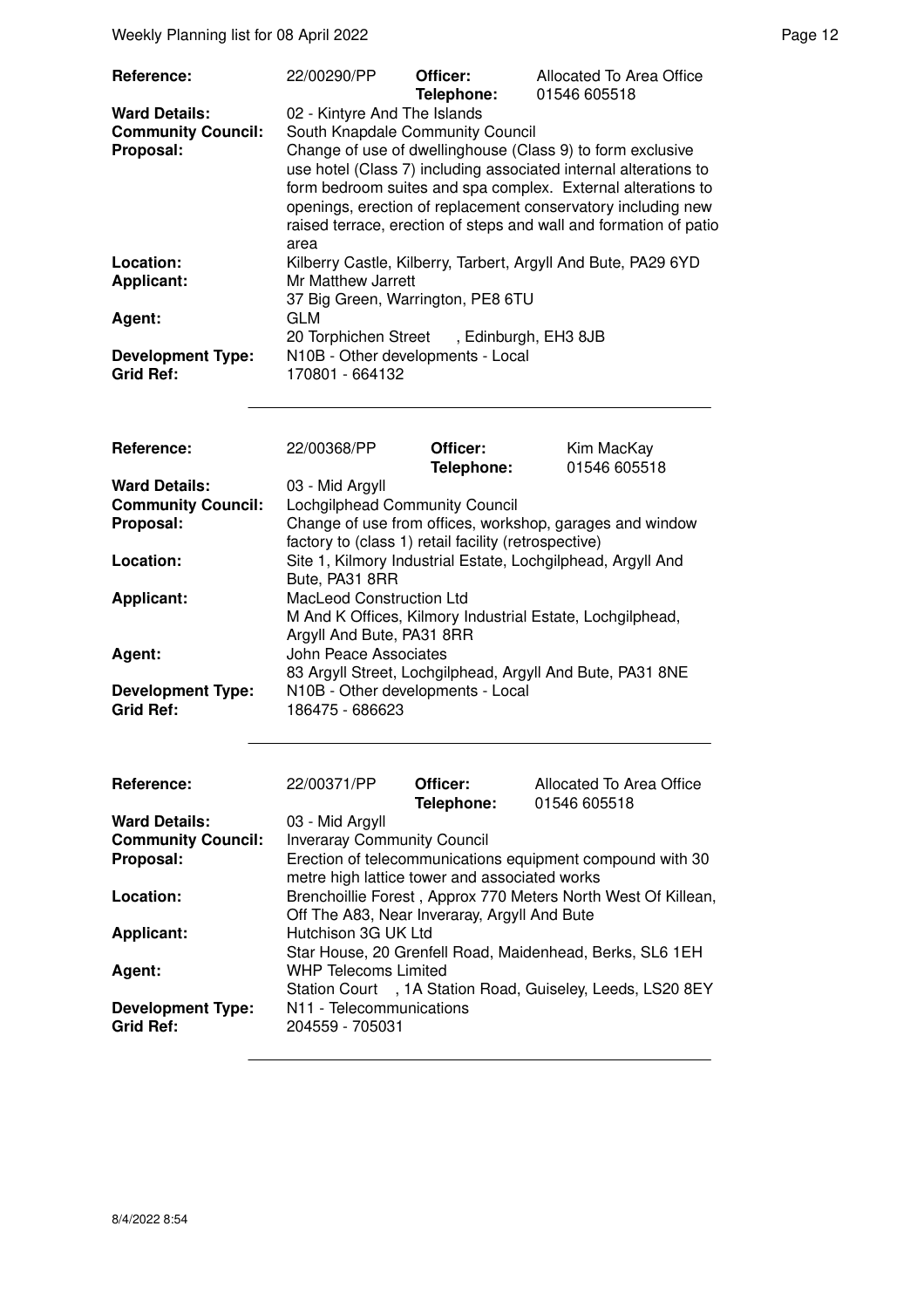Weekly Planning list for 08 April 2022 **Page 13** Page 13

| <b>Reference:</b>                            | 22/00383/LIB                                               | Officer:<br>Telephone: | Allocated To Area Office<br>01546 605518                                                                                                                                                                                                                                                                                            |
|----------------------------------------------|------------------------------------------------------------|------------------------|-------------------------------------------------------------------------------------------------------------------------------------------------------------------------------------------------------------------------------------------------------------------------------------------------------------------------------------|
| <b>Ward Details:</b>                         | 02 - Kintyre And The Islands                               |                        |                                                                                                                                                                                                                                                                                                                                     |
| <b>Community Council:</b>                    | South Knapdale Community Council                           |                        |                                                                                                                                                                                                                                                                                                                                     |
| Proposal:                                    | area                                                       |                        | Change of use of dwellinghouse (Class 9) to form exclusive<br>use hotel (Class 7) including associated internal alterations to<br>form bedroom suites and spa complex. External alterations to<br>openings, erection of replacement conservatory including new<br>raised terrace, erection of steps and wall and formation of patio |
| Location:                                    |                                                            |                        | Kilberry Castle, Kilberry, Tarbert, Argyll And Bute, PA29 6YD                                                                                                                                                                                                                                                                       |
| <b>Applicant:</b>                            | Mr Matt Jarrett                                            |                        |                                                                                                                                                                                                                                                                                                                                     |
|                                              | 37 Big Green, Warrington, PE8 6TU                          |                        |                                                                                                                                                                                                                                                                                                                                     |
| Agent:                                       | GLM<br>20 Torphichen Street, Edinburgh, EH3 8JB            |                        |                                                                                                                                                                                                                                                                                                                                     |
| <b>Development Type:</b><br><b>Grid Ref:</b> | $N14$ - Listed bldg + con area consents<br>170801 - 664132 |                        |                                                                                                                                                                                                                                                                                                                                     |

| Reference:                                   | 22/00392/PP                                        | Officer:<br>Telephone: | Allocated To Area Office<br>01546 605518                          |
|----------------------------------------------|----------------------------------------------------|------------------------|-------------------------------------------------------------------|
| <b>Ward Details:</b>                         | 02 - Kintyre And The Islands                       |                        |                                                                   |
| <b>Community Council:</b>                    | Jura Community Council                             |                        |                                                                   |
| Proposal:                                    | tion of vehicular access                           |                        | Erection of dwellinghouse, installation of septic tank and forma- |
| Location:                                    | Argyll And Bute                                    |                        | Land North East Of Glenora, Keils, Craighouse, Isle Of Jura,      |
| <b>Applicant:</b>                            | Mr And Mrs A McCallum<br>7YA                       |                        | 5 Woodside, Craighouse, Isle Of Jura, Argyll And Bute, PA60       |
| Agent:                                       | <b>JML SIPS</b><br>The Arns, Auchterarder, PH3 1EJ |                        |                                                                   |
| <b>Development Type:</b><br><b>Grid Ref:</b> | N03B - Housing - Local<br>152678 - 668667          |                        |                                                                   |

| Reference:                                   | 22/00407/PP                                       | Officer:<br>Telephone: | Allocated To Area Office<br>01546 605518                     |
|----------------------------------------------|---------------------------------------------------|------------------------|--------------------------------------------------------------|
| <b>Ward Details:</b>                         | 02 - Kintyre And The Islands                      |                        |                                                              |
| <b>Community Council:</b>                    | <b>West Kintyre Community Council</b>             |                        |                                                              |
| Proposal:                                    | Alterations and extension to dwellinghouse        |                        |                                                              |
| Location:                                    |                                                   |                        | Heatherknowe, Clachan, Tarbert, Argyll And Bute, PA29 6XL    |
| <b>Applicant:</b>                            | Mr Laurie McNaughton                              |                        |                                                              |
|                                              |                                                   |                        | Heatherknowe, Clachan, Tarbert, Argyll And Bute, PA29 6XL    |
| Agent:                                       | J A Weeks - Architect                             |                        |                                                              |
|                                              |                                                   |                        | The Old Post Office, Clachan, Tarbert, Argyll And Bute, PA29 |
|                                              | 6XL                                               |                        |                                                              |
| <b>Development Type:</b><br><b>Grid Ref:</b> | N01 - Householder developments<br>176564 - 656036 |                        |                                                              |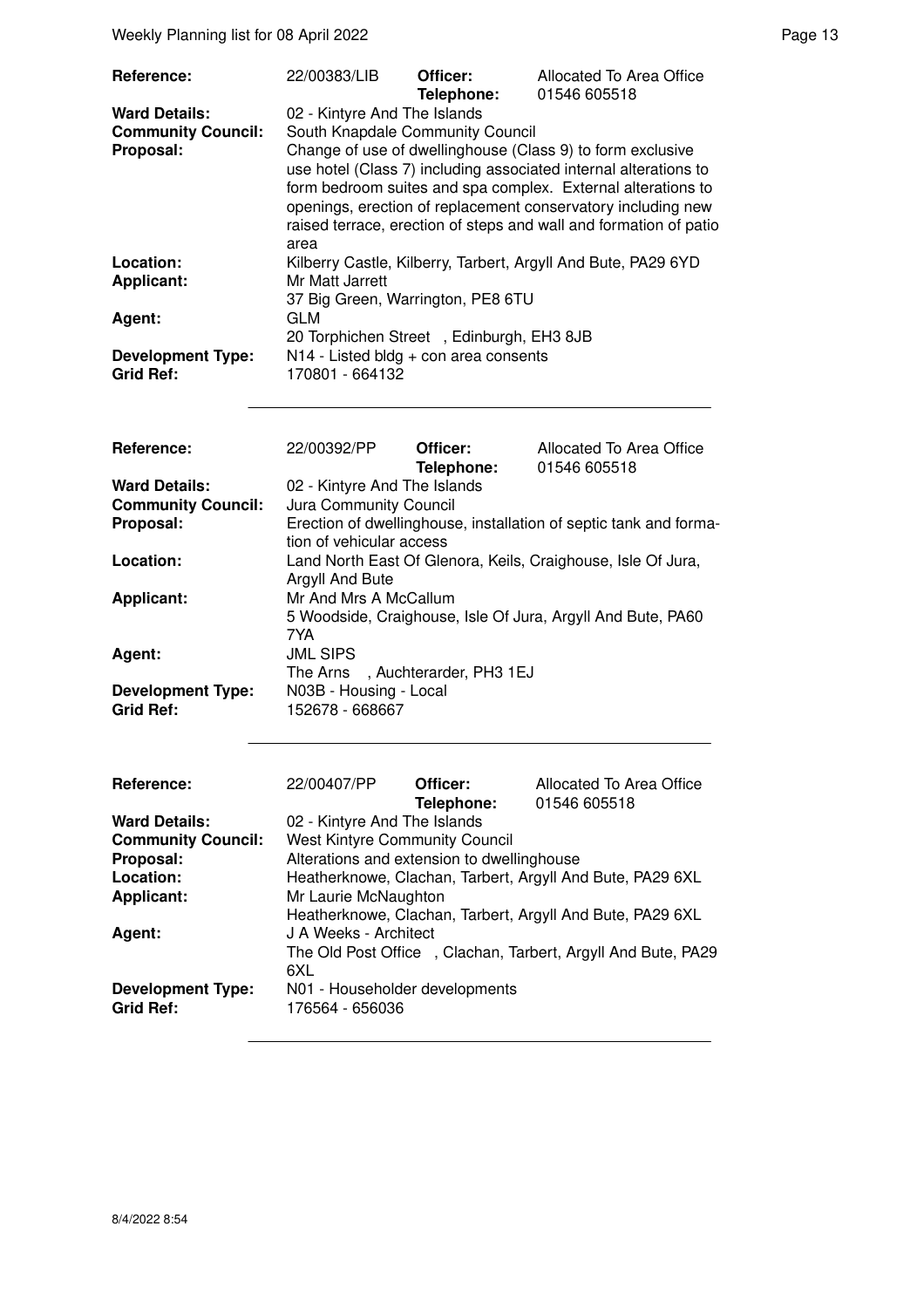Weekly Planning list for 08 April 2022 **Page 14** Page 14

| <b>Reference:</b>                            | 22/00410/LIB                                               | Officer:<br>Telephone: | Allocated To Area Office<br>01546 605518                      |
|----------------------------------------------|------------------------------------------------------------|------------------------|---------------------------------------------------------------|
| <b>Ward Details:</b>                         | 03 - Mid Argyll                                            |                        |                                                               |
| <b>Community Council:</b>                    | <b>Dunadd Community Council</b>                            |                        |                                                               |
| Proposal:                                    |                                                            |                        | Formation of new opening in existing stone boundary wall      |
| Location:                                    |                                                            |                        | Kilmartin Primary School, Kilmartin, Lochgilphead, Argyll And |
|                                              | Bute, PA31 8QF                                             |                        |                                                               |
| <b>Applicant:</b>                            | <b>Argyll And Bute Council</b>                             |                        |                                                               |
|                                              | <b>PA23 8AJ</b>                                            |                        | Argyll House, Alexandra Parade, Dunoon, Argyll And Bute,      |
| Agent:                                       | Argyll And Bute Council                                    |                        |                                                               |
|                                              |                                                            |                        | Argyll House, Alexandra Parade, Dunoon, Argyll And Bute,      |
|                                              | <b>PA23 8AJ</b>                                            |                        |                                                               |
| <b>Development Type:</b><br><b>Grid Ref:</b> | $N14$ - Listed bldg + con area consents<br>182908 - 698105 |                        |                                                               |

| Reference:                | 22/00411/PP                                                                                                   | Officer:<br>Telephone: | Allocated To Area Office<br>01546 605518 |
|---------------------------|---------------------------------------------------------------------------------------------------------------|------------------------|------------------------------------------|
| <b>Ward Details:</b>      | 03 - Mid Argyll                                                                                               |                        |                                          |
| <b>Community Council:</b> | <b>Dunadd Community Council</b>                                                                               |                        |                                          |
| Proposal:                 | Siting of modular building to create early learning centre and<br>associated works                            |                        |                                          |
| Location:                 | Kilmartin Primary School, Kilmartin, Lochgilphead, Argyll And<br>Bute, PA31 8QF                               |                        |                                          |
| <b>Applicant:</b>         | Argyll And Bute Council<br>Argyll House, Alexandra Parade, Dunoon, Argyll And Bute,<br><b>PA23 8AJ</b>        |                        |                                          |
|                           |                                                                                                               |                        |                                          |
| Agent:                    | <b>Argyll And Bute Council</b><br>Argyll House, Alexandra Parade, Dunoon, Argyll And Bute,<br><b>PA23 8AJ</b> |                        |                                          |
|                           |                                                                                                               |                        |                                          |
| <b>Development Type:</b>  | N10B - Other developments - Local                                                                             |                        |                                          |
| <b>Grid Ref:</b>          | 182908 - 698105                                                                                               |                        |                                          |

| Reference:                                   | 22/00418/PNAGRI                                                                  | Officer:<br>Telephone: | Allocated To Area Office<br>01546 605518 |
|----------------------------------------------|----------------------------------------------------------------------------------|------------------------|------------------------------------------|
| <b>Ward Details:</b>                         | 03 - Mid Argyll                                                                  |                        |                                          |
| <b>Community Council:</b>                    | North Knapdale Community Council                                                 |                        |                                          |
| Proposal:                                    | Removal of 2 agricultural sheds and erection of replacement<br>agricultural shed |                        |                                          |
| Location:                                    | Land South West Of Scotnish Farm, Tayvallich, Lochgilphead,<br>Argyll And Bute   |                        |                                          |
| Applicant:                                   | Mr Thomas Hasler<br>West Manse, Drumoak, Banchory, AB31 5AD                      |                        |                                          |
| Agent:                                       | N/A                                                                              |                        |                                          |
| <b>Development Type:</b><br><b>Grid Ref:</b> | G C18 - Agricultural works<br>175414 - 687778                                    |                        |                                          |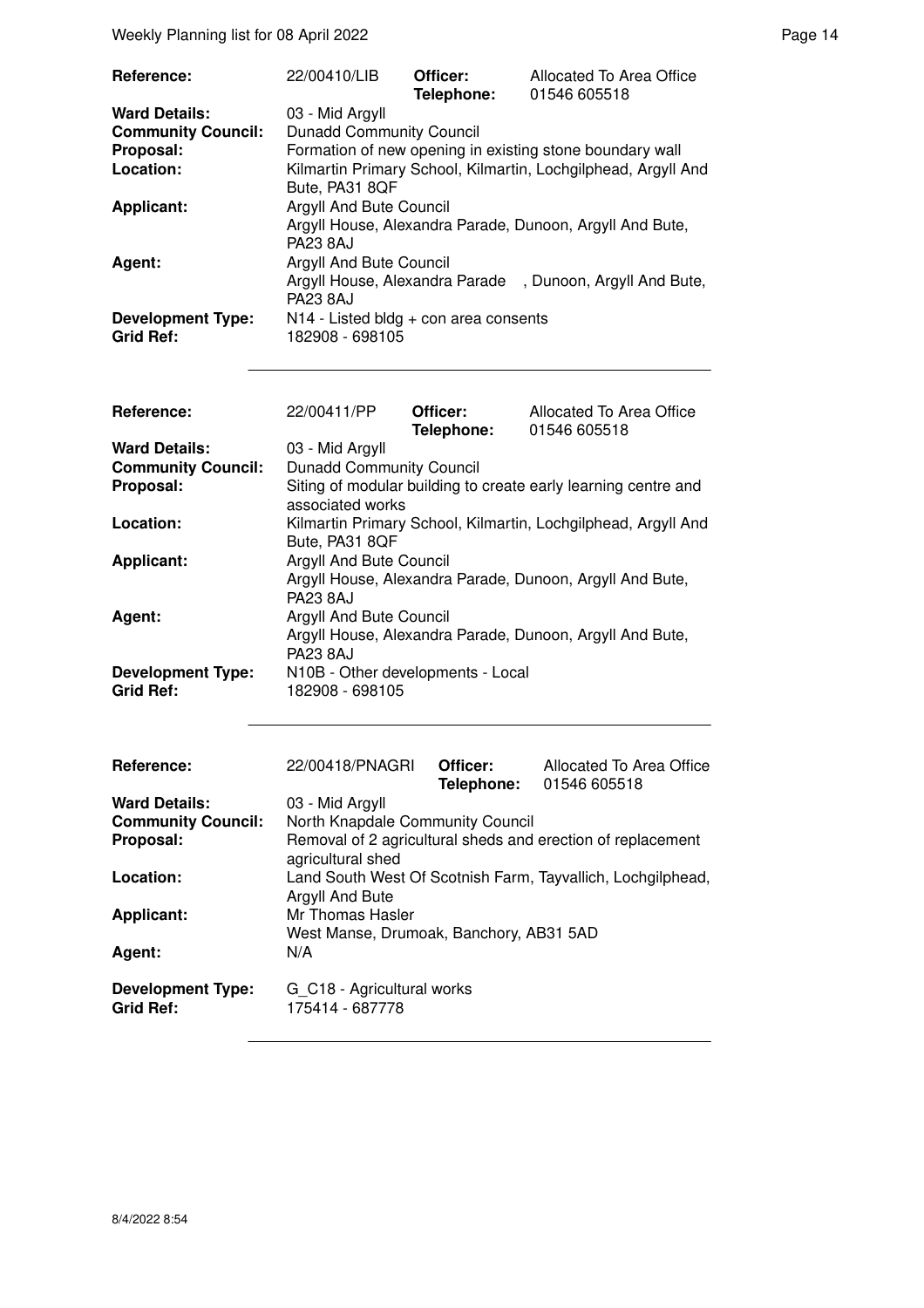Weekly Planning list for 08 April 2022 **Page 15** Neekly Planning list for 08 April 2022

| Reference:                                   | 22/00446/PP                                                                        | Officer:<br>Telephone: | Allocated To Area Office<br>01546 605518 |
|----------------------------------------------|------------------------------------------------------------------------------------|------------------------|------------------------------------------|
| <b>Ward Details:</b>                         | 03 - Mid Argyll                                                                    |                        |                                          |
| <b>Community Council:</b>                    | Lochgilphead Community Council                                                     |                        |                                          |
| Proposal:                                    | Erection of extension and decking                                                  |                        |                                          |
| Location:                                    | 13 Brodie Crescent, Lochgilphead, Argyll And Bute, PA31 8NW                        |                        |                                          |
| <b>Applicant:</b>                            | Mr Duncan MacLean<br>13 Brodie Crescent, Lochgilphead, Argyll And Bute, PA31 8NW   |                        |                                          |
|                                              |                                                                                    |                        |                                          |
| Agent:                                       | John Peace Associates<br>83 Argyll Street, Lochgilphead, Argyll And Bute, PA31 8NE |                        |                                          |
|                                              |                                                                                    |                        |                                          |
| <b>Development Type:</b><br><b>Grid Ref:</b> | N01 - Householder developments<br>186456 - 688161                                  |                        |                                          |

| <b>Reference:</b>                            | 22/00461/PP                                                                               | Officer:<br>Telephone: | Allocated To Area Office<br>01546 605518 |  |
|----------------------------------------------|-------------------------------------------------------------------------------------------|------------------------|------------------------------------------|--|
| <b>Ward Details:</b>                         | 03 - Mid Argyll                                                                           |                        |                                          |  |
| <b>Community Council:</b>                    | Lochgilphead Community Council                                                            |                        |                                          |  |
| Proposal:                                    | Erection of shed                                                                          |                        |                                          |  |
| Location:                                    | Eland House, Castleton, Lochgilphead, Argyll And Bute, PA31<br>8RU                        |                        |                                          |  |
| <b>Applicant:</b>                            | Mr Jonathan MacLeod<br>Eland House, Castleton, Lochgilphead, Argyll And Bute, PA31<br>8RU |                        |                                          |  |
| Agent:                                       | John Peace Associates<br>83 Argyll Street, Lochgilphead, Argyll And Bute, PA31 8NE        |                        |                                          |  |
| <b>Development Type:</b><br><b>Grid Ref:</b> | N01 - Householder developments<br>188194 - 684820                                         |                        |                                          |  |

| Reference:                                   | 22/00638/PNTEL                                                                                                                                  | Officer:<br>Telephone: | Allocated To Area Office<br>01546 605518                   |
|----------------------------------------------|-------------------------------------------------------------------------------------------------------------------------------------------------|------------------------|------------------------------------------------------------|
| <b>Ward Details:</b>                         | 02 - Kintyre And The Islands                                                                                                                    |                        |                                                            |
| <b>Community Council:</b>                    | <b>Islay Community Council</b>                                                                                                                  |                        |                                                            |
| Proposal:                                    | Erection of 20 metre high telecommunications mast and asso-<br>ciated equipment within fence enclosure including extension to<br>existing track |                        |                                                            |
| Location:                                    | Land West Of BT Claggan Radio Station, Kildalton, Isle Of<br>Islay, Argyll And Bute                                                             |                        |                                                            |
| <b>Applicant:</b>                            | <b>CTIL</b><br>4SA                                                                                                                              |                        | Hive 2, 1530 Arlington Business Park, Theale, Reading, RG7 |
| Agent:                                       | Dot Surveying Ltd<br>14 Inverleith Place, Edinburgh, EH3 5PZ                                                                                    |                        |                                                            |
| <b>Development Type:</b><br><b>Grid Ref:</b> | G C67 - Telecommunications GPDO<br>145249 - 650891                                                                                              |                        |                                                            |